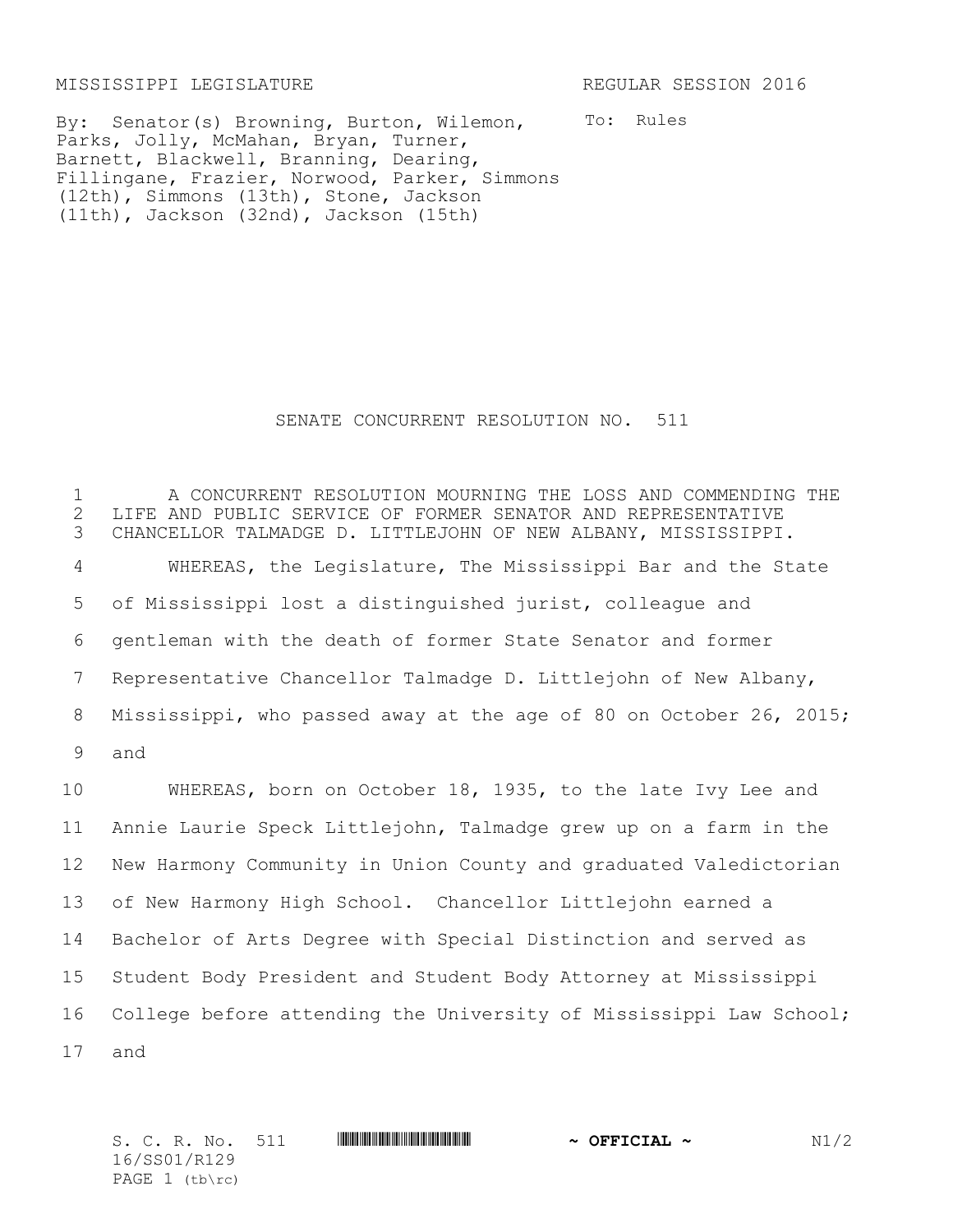WHEREAS, he served the student body of the Ole Miss Law School as Attorney General and President before graduating. Soon thereafter, Littlejohn began a political and judicial career that spanned six decades; and

 WHEREAS, Chancellor Littlejohn was elected to the Mississippi House of Representatives at the age of 23 and the Mississippi State Senate at the age of 27. He then served the Third Circuit Court District of Mississippi as District Attorney for two terms. Littlejohn lost a Democratic runoff for Congress in 1996; and

 WHEREAS, while in the Legislature, Senator Littlejohn was active in mental health issues and was known for the "Littlejohn Amendment" under which regional Mental Health Centers were established under the general supervision of the new Mississippi Department of Mental Health; and

 WHEREAS, Chancellor Littlejohn was Municipal Judge for the City of New Albany from 1976 to 1992. He practiced law in New Albany from 1961 to 2002 before beginning his tenure as Chancellor for the First Chancery Court District. He was elected to his fourth term in 2014 and served until the date of his death; and WHEREAS, Chancellor Littlejohn is survived by his wife of 54 years, Julia Gray Littlejohn; daughters, Lisa Gault (Phil) and Christy Adair (Avery); son, Bradley Littlejohn (Morgan); six grandchildren: Phillip Gault, Justin Gault, Katie Allison Gault, Julianne Littlejohn, Gray Littlejohn and Ivy Littlejohn; sister, Ivy Jean Weeden (John); one aunt, Elaine Pannell; and many nieces

S. C. R. No. 511 **WILLEVAL CONSERVERSE ASSESSED ~ OFFICIAL ~** 16/SS01/R129 PAGE 2 (tb\rc)